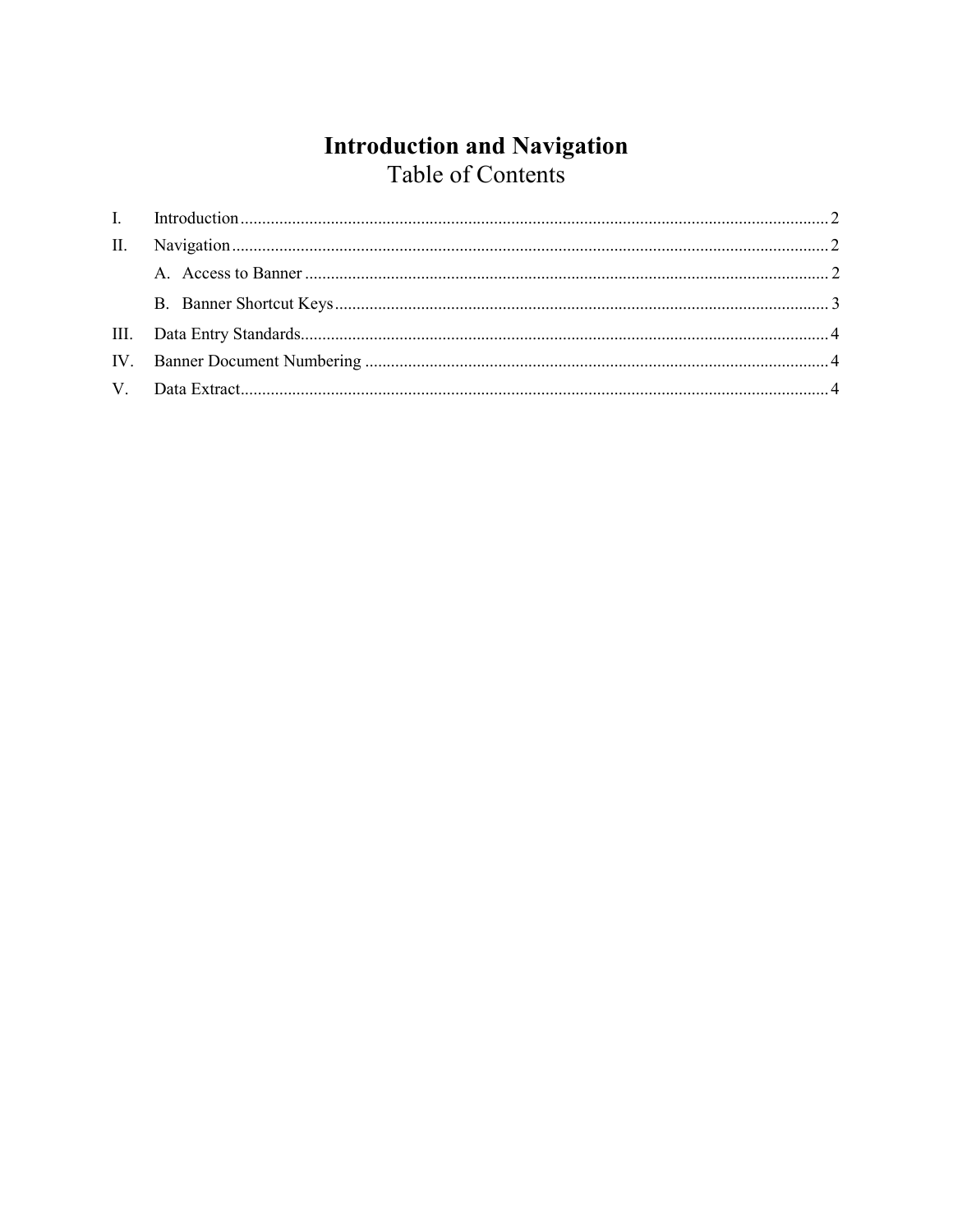## <span id="page-1-0"></span>**I. Introduction**

Banner is a suite of products that access a common database so that information can be shared across different systems that administer the numerous functions of the University.

## <span id="page-1-1"></span>**II. Navigation**

#### <span id="page-1-2"></span>**A. Access to Banner**

First you will access the **NSU Banner PROD** Site by choosing Banner for Faculty/Staff from the NSU Faculty/Staff web page, [https://www.nsula.edu/faculty-staff/.](https://www.nsula.edu/faculty-staff/)

#### *NOTE: Please see Banner for Faculty/Staff web page for reference material that will assist with "Getting Started with Banner 9".*

| M https://www.nsula.edu/faculty-staff/                                                                                                                                                                                                                                                        | $\mathcal{P}$ $\sim$ $\mathbf{a}$ $\mathbf{C}$ $\mathbf{N}$ - Faculty & Staff<br>$\times$                                                                                                                                       |                                                                                                                                                                                                 | <u> 1101 1101 11</u><br>$m \times n$  |  |
|-----------------------------------------------------------------------------------------------------------------------------------------------------------------------------------------------------------------------------------------------------------------------------------------------|---------------------------------------------------------------------------------------------------------------------------------------------------------------------------------------------------------------------------------|-------------------------------------------------------------------------------------------------------------------------------------------------------------------------------------------------|---------------------------------------|--|
| View Favorites Tools Help<br>Edit<br>File                                                                                                                                                                                                                                                     |                                                                                                                                                                                                                                 |                                                                                                                                                                                                 |                                       |  |
|                                                                                                                                                                                                                                                                                               | 승 은 Argos Reports 은 Banner Migration Project 은 1KQID-FM 은 Banner - TEST2 - R2 은 NSU Banner 은 NSU - Employee 로 ULS 은 Louisiana Legislative Audi                                                                                  |                                                                                                                                                                                                 | A → R → ⊡<br>Page Safety Tools 2<br>曲 |  |
|                                                                                                                                                                                                                                                                                               | 同士<br>$\bullet$<br>$\bullet\bullet$                                                                                                                                                                                             | Students<br>Faculty/Staff<br>About Us<br><b>myNSU</b>                                                                                                                                           | Athletics<br>^<br>Give                |  |
|                                                                                                                                                                                                                                                                                               | NORTHWESTERN STATE<br><b>UNIVERSITY OF LOUISIANA</b>                                                                                                                                                                            |                                                                                                                                                                                                 |                                       |  |
|                                                                                                                                                                                                                                                                                               | <b>FUTURE STUDENTS</b><br><b>ACADEMIC PROGRAMS</b><br><b>ONLINE LEARNING</b>                                                                                                                                                    | <b>CAMPUS LIFE</b><br><b>ENROLLMENT SERVICES</b>                                                                                                                                                | <b>ALUMNI</b>                         |  |
|                                                                                                                                                                                                                                                                                               | <b>FACULTY &amp; STAFF</b>                                                                                                                                                                                                      |                                                                                                                                                                                                 | Home / Faculty & Staff                |  |
| Featured on this page are the areas important primarily to the faculty and staff of Northwestern State. There are a multitude of areas<br>and divisions - each with its own web presence. If you are faculty or staff and would like to see something in this section, please let us<br>know. |                                                                                                                                                                                                                                 |                                                                                                                                                                                                 |                                       |  |
|                                                                                                                                                                                                                                                                                               | <b>COMMON ITEMS</b>                                                                                                                                                                                                             | <b>SERVICES</b>                                                                                                                                                                                 |                                       |  |
|                                                                                                                                                                                                                                                                                               | • Academic Calendar<br>• Campus Bookstore<br>• FacultyEnlight (NSU Bookstore)<br>• Campus Parking and Driving Regulations<br>• Download a Key Request Form<br>• Environmental Health & Safety<br>• Moodle MyCourses Respository | • Banner for Faculty/Staff<br>• Web For Employees Portal (Instructions)<br>• WebEx Conferencing Server<br>• Food and Dining Services<br>• Grounds & Custodial Services<br>• Information Systems |                                       |  |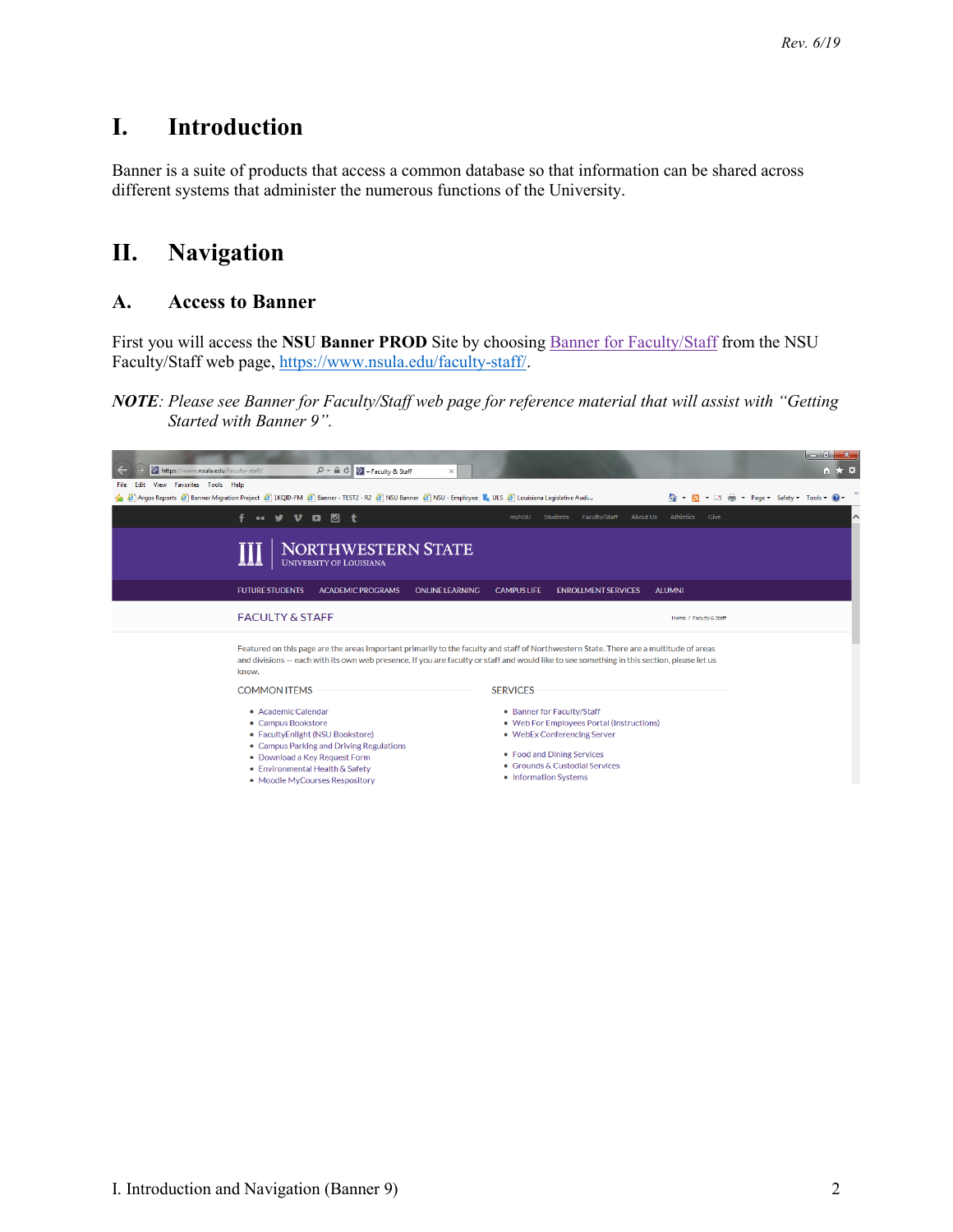# <span id="page-2-0"></span>**B. Banner Shortcut Keys**

| <b>FUNCTION</b>      | <b>KEYSTROKE</b>  | <b>ICON</b>                        |
|----------------------|-------------------|------------------------------------|
| List of Values       |                   |                                    |
| Save                 | F10               | <b>SAVE</b>                        |
| Rollback             | $Shift + F7$      | <b>Start Over</b>                  |
| Next Record          | Down Arrow        | N                                  |
| Previous Record      | Up Arrow          |                                    |
| <b>Insert Record</b> | F <sub>6</sub>    | <b>D</b> Insert                    |
| Remove Record        | $Shift + F6$      | $\Box$ Delete                      |
| Duplicate Record     | F <sub>4</sub>    | $T_{\blacksquare}$ Copy            |
| Previous Section     | $Alt + Page Up$   |                                    |
| <b>Next Section</b>  | Alt + Page Down   |                                    |
| <b>Enter Query</b>   | F7                | Y. Filter                          |
| Execute              | F <sub>8</sub>    | Go                                 |
| Print                | $Ctrl + P$        | <b>娄 TOOLS</b><br>Actions - Print  |
| Cancel               | $Ctrl + Q$        | <b>CANCEL</b>                      |
| Exit                 | $Ctrl + Q$        |                                    |
| <b>Extract Data</b>  | $Shift + F1$      | <b>卷 TOOLS</b><br>Actions - Export |
| Options              | $Alt + Shift + R$ | <u> A</u> RELATED                  |